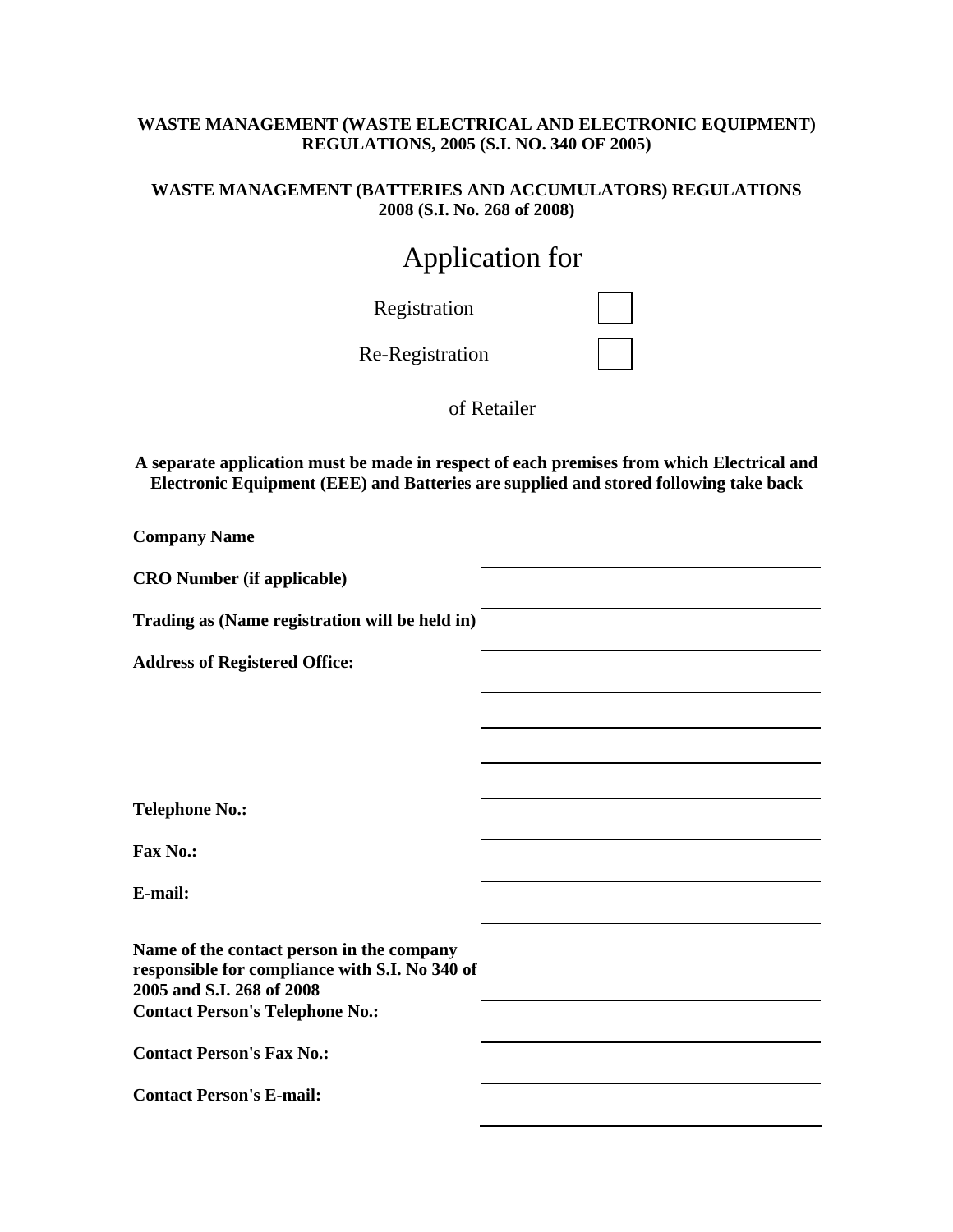## **Details of premises subject to this Registration**

**Address of Premises** 

**Telephone No.:** 

**Fax No.:** 

**E-mail:** 

### **Types of products distributed from and taken back as these Premises**

|                                                                                                  | Yes |  |
|--------------------------------------------------------------------------------------------------|-----|--|
| <b>Household Electrical and Electronic Equipment</b>                                             |     |  |
| <b>Automotive Batteries</b>                                                                      |     |  |
| <b>Industrial Batteries</b>                                                                      |     |  |
| Does the applicant import electrical and electronic (EEE) equipment or batteries into the State? |     |  |
| Does the applicant distribute EEE equipment or batteries bearing his/her own brand name?         |     |  |

#### **Declaration:**

#### **I/WE HEREBY MAKE APPLICATION FOR REGISTRATION / RE-REGISTRATION, PURSUANT TO THE PROVISIONS OF THE WASTE MANAGEMENT ACT 1996 AND**

- **(a) THE WASTE MANAGEMENT (WASTE ELECTRICAL AND ELECTRONIC EQUIPMENT) REGULATIONS 2005, AND WHERE APPROPRIATE**
- **(b) THE WASTE MANAGEMENT (BATTERIES AND ACCUMULATORS) REGULATIONS 2008**

#### **I/WE CERTIFY THAT THE STORAGE FACILITY FOR WEEE AT THE PREMISES TO WHICH THIS APPLICATION APPLIES IS EQUIPPED WITH:**

- **(a) IMPERMABLE SURFACES AND SPILLAGE COLLECTION FACILITIES.**
- **(b) WATERPROOF COVERING.**

#### **I/WE CERTIFY THAT THE QUANTITIES OF WEEE STORED AT THE PREMISES TO WHICH THIS APPLICATION APPLIES WILL NOT EXCEED:**

- **90 M3 IN TOTAL OF HOUSEHOLD WEEE OTHER THAN WEEE LISTED IN**
- **(a) CATEGORY 5 OF THE FIRST SCHEDULE (E.G. LIGHTING EQUIPMENT) AND MOBILE PHONES, AND**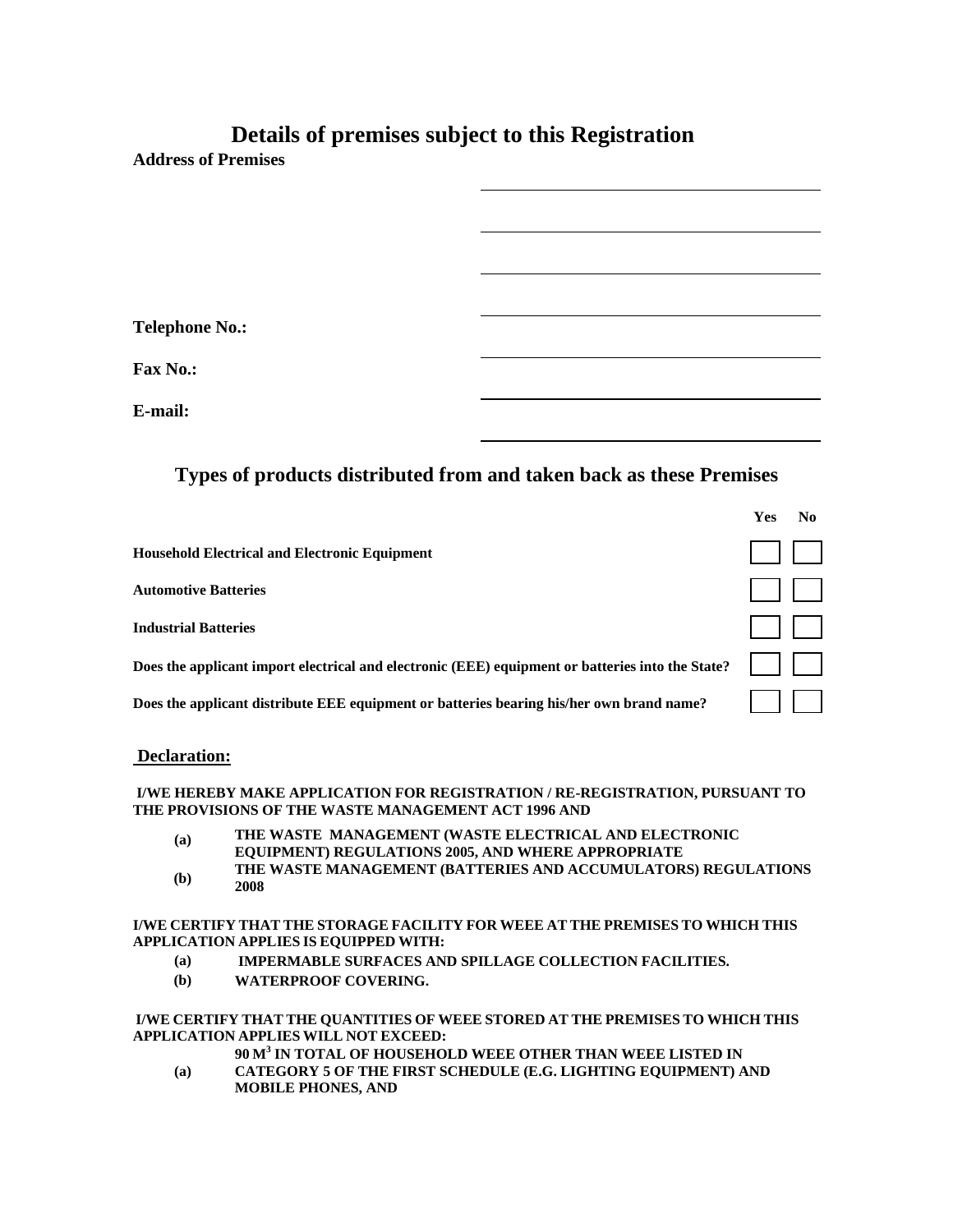- **(b) TWO THOUSAND (2000) UNITS OF WEEE LISTED IN CATEGORY 5 OF THE FIRST**
- **SCHEDULE (E.G. LIGHTING EQUIPMENT), AND**
- **(c) 50 KG OF MOBILE PHONES,**

 **UNLESS I/WE HOLD A WASTE LICENCE IN ACCORDANCE WITH THE REQUIREMENTS OF SECTION 39(1) OF THE WASTE MANAGEMENT ACT 1996** 

**I/WE CERTIFY THAT THE QUANTITIES OF WASTE BATTERIES STORED AT THE PREMISES TO WHICH THIS APPLICATION APPLIES WILL NOT EXCEED:** 

- **(a) 2,500 KG OF WASTE BATTERIES AND/OR ACCUMULATORS, OTHER THAN WASTE PORTABLE BATTERIES AND/OR PORTABLE ACCUMULATORS, AND**
- **(b) 250 KG OF WASTE PORTABLE BATTERIES AND/OR PORTABLE ACCUMULATORS**

 **UNLESS I/WE HOLD A WASTE LICENCE IN ACCORDANCE WITH THE REQUIREMENTS OF SECTION 39(1) OF THE WASTE MANAGEMENT ACT 1996** 

 **I/WE CERTIFY THAT THE INFORMATION GIVEN IN THIS APPLICATION IS TRUTHFUL, ACCURATE AND COMPLETE (SEE NOTE BELOW).** 

 **I/WE HAVE NO OBJECTION TO THE PROVISION BY THE LOCAL AUTHORITY OF A COPY OF THE APPLICATION OR PARTS THEREOF TO ANY PERSON.** 

 **I/WE ENCLOSE A CHEQUE / BANK DRAFT / POSTAL ORDER FOR THE VALUE OF €20.** 

**Signature** 

 **Print Name** 

**Address** 

**This form, along with the registration fee must be submitted to the Environment Section of the local authority in whose functional area the premises concerned is situated.** 

**Registration must be renewed by each 31st day of January.**